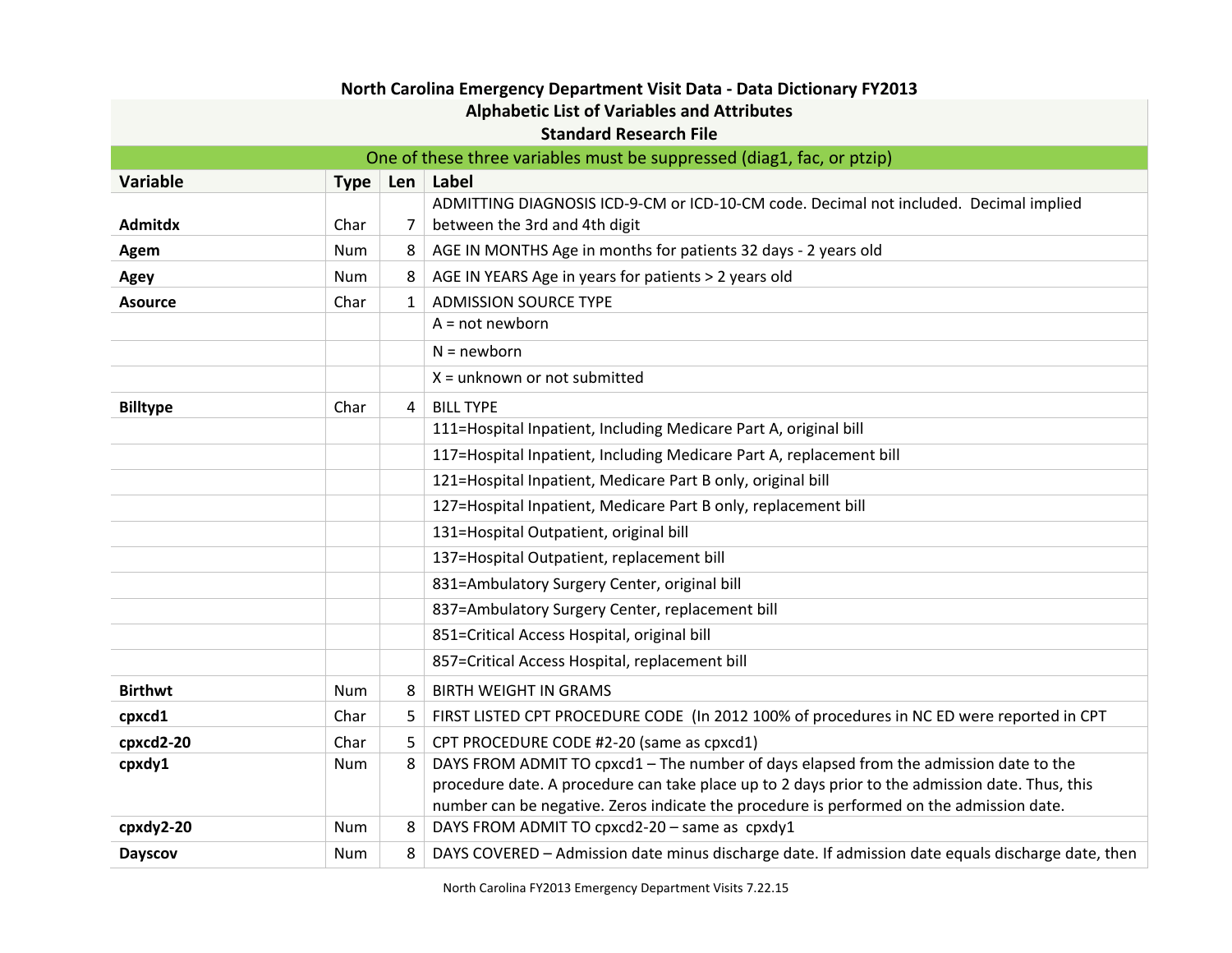|                  |            |              | length of stay equals 1                                                                                                |
|------------------|------------|--------------|------------------------------------------------------------------------------------------------------------------------|
|                  |            |              | FIRST LISTED DIAGNOSIS CODE - ICD-9-CM code or ICD-10-CM code. Decimal not included. Decimal                           |
| diag1            | Char       | 7            | implied between the 3rd and 4th digit.                                                                                 |
| diag2-diag25     | Char       | 7            | DIAGNOSIS CODE #2-25 (same as Diag1)                                                                                   |
|                  |            |              | PRESENCE OF ER REV CODE (045x) =1 - Patient admitted from ED to inpatient, Truven Derived                              |
| <b>Erflag</b>    | <b>Num</b> | 8            | variable.                                                                                                              |
| <b>Ethnicity</b> | Char       | 2            | <b>ETHNICITY</b>                                                                                                       |
|                  |            |              | 1=Non-Hispanic                                                                                                         |
|                  |            |              | 2=Hispanic                                                                                                             |
| Fac              | Char       | 11           | FACILITY ID - Hospital identification number                                                                           |
| Fyear            | Char       | 6            | FISCAL YEAR - Four digit fiscal year                                                                                   |
| orflag           | Num        | 8            | PRESENCE OF OR REV CODE (036x) = $1$ – Indication of Operating Room Use during stay, Truven<br><b>Derived Variable</b> |
| payer1           | Char       | $\mathbf{2}$ | PRIMARY PAYER CODE - State-specific payer code                                                                         |
|                  |            |              |                                                                                                                        |
|                  |            |              | 09=Self Pay (historical P)                                                                                             |
|                  |            |              | 10=Central Certification (historical F)                                                                                |
|                  |            |              | 11=Other Non-Federal Program (historical X)                                                                            |
|                  |            |              | 12=Preferred Provider Organization (PPO) (historical Z)                                                                |
|                  |            |              | 13=Point of Service (POS) (historical Y)                                                                               |
|                  |            |              | 14=Exclusive Provider Organization (EPO) (historical J)                                                                |
|                  |            |              | 15=Indemnity Insurance (Historical L)                                                                                  |
|                  |            |              | 16=Health Maintenance Organization (HMO) Medicare Risk (Historical K)                                                  |
|                  |            |              | (A/AM=historical automobile medical)                                                                                   |
|                  |            |              | BL=Blue Cross & Blue Shield (historical B)                                                                             |
|                  |            |              | CH=Champus (historical C)                                                                                              |
|                  |            |              | CI=Commercial Insurance (historical I)                                                                                 |
|                  |            |              | DS=Disability (historical G)                                                                                           |
|                  |            |              | HM=Health Maintenance Organization (HMO) (historical H)                                                                |
|                  |            |              | LI=Liability (historical Q)                                                                                            |
|                  |            |              | LM=Liability Medical (historical R)                                                                                    |
|                  |            |              | MA=Medicare Part A (historical M)                                                                                      |
|                  |            |              | MB=Medicare Part B (historical T)                                                                                      |

North Carolina FY2013 Emergency Department Visits 7.22.15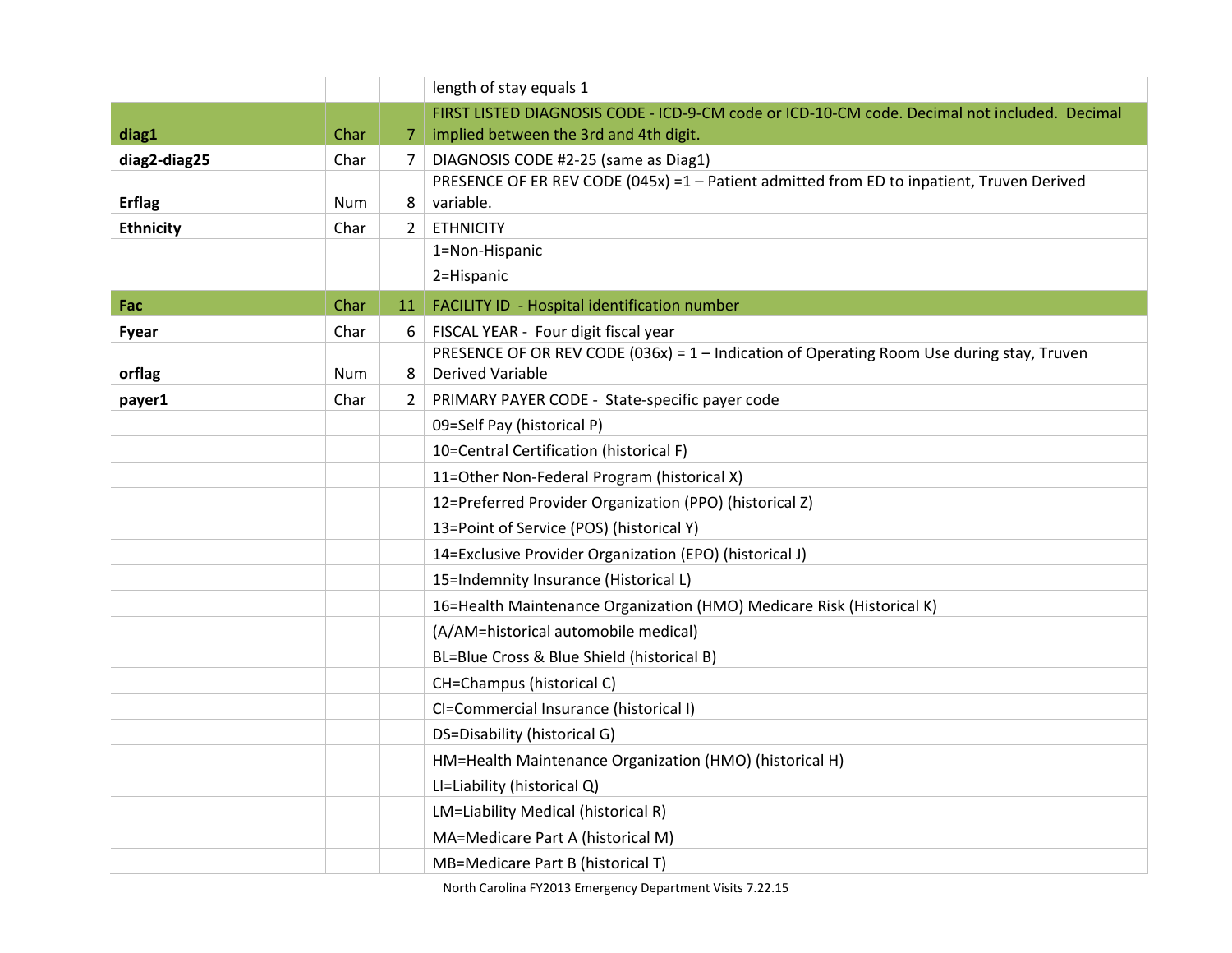|           |      |                | MC=Medicaid (historical D)                                                                     |
|-----------|------|----------------|------------------------------------------------------------------------------------------------|
|           |      |                | (N=historical other government)                                                                |
|           |      |                | OF=Other federal program (historical V)                                                        |
|           |      |                | (S=historical self insured)                                                                    |
|           |      |                | TV=Title V (historical 1)                                                                      |
|           |      |                | VA=Veteran Administration Plan (historical 2)                                                  |
|           |      |                | WC=Workers Compensation Health Claim (historical W)                                            |
|           |      |                | ZZ=Mutually defined unknown (historical U)                                                     |
| payer2-3  | Char | $\overline{2}$ | PAYER CODE 2-3 - secondary payer codes, same as payer1                                         |
| paysub1-3 | Char | 4              | PAYER SUBCLASS 1-3 Payer sub-classification code                                               |
| ptcnty    | Char | 3              | PATIENT COUNTY - 3 digit FIPS COUNTY CODE                                                      |
| ptstate   | Char | 2              | <b>PATIENT STATE - State Abbreviation</b>                                                      |
| ptzip     | Char | 5              | <b>5 DIGIT PATIENT ZIP CODE</b>                                                                |
| race      | Char | $\mathbf{1}$   | <b>RACE</b>                                                                                    |
|           |      |                | 1=American Indian (historical 1)                                                               |
|           |      |                | 2=Asian (historical 2)                                                                         |
|           |      |                | 3=Black or African-American (historical 3)                                                     |
|           |      |                | 4=Native Hawaiian or Pacific Islander (historical 2)                                           |
|           |      |                | 5=Caucasian (historical 4)                                                                     |
|           |      |                | 6=Other race                                                                                   |
|           |      |                | 9=Patient declined or unavailable                                                              |
| revchg1   | Num  | 8              | ROUTINE CHARGES - Routine charges, sum of revenue codes 101,110 - 179                          |
| revchg2   | Num  | 8              | ICU/CCU CHARGES - ICU / CCU charges, sum of revenue codes 200-219                              |
| revchg3   | Num  | 8              | SURGERY CHARGES - Surgical charges, sum of revenue codes 360-379,710 - 729                     |
| revchg4   | Num  | 8              | LAB CHARGES - Lab and blood charges, sum of revenue codes 300 -319, 390 - 399, 740 - 759       |
| revchg5   | Num  | 8              | PHARMACY CHARGES - Pharmacy charge, sum of revenue codes 250 - 269,630 - 639.                  |
| revchg6   | Num  | 8              | RADIOLOGY CHARGES - Radiology charge, sum of revenue codes 280 - 289,320 - 359, 400 - 409      |
| revchg7   | Num  | 8              | RESPIRATORY CHARGES - Respiratory charge, sum of revenue codes 410 - 419,460 - 469             |
| revchg8   | Num  | 8              | THERAPY CHARGES - Therapy charge, sum of revenue codes 420 - 449,470 - 479                     |
| revchg9   | Num  | 8              | SUPPLIES CHARGES - Supplies charge, sum of revenue codes 270 - 279, 620 - 629                  |
| revchg10  | Num  | 8              | OTHER CHARGES - Other charges, sum of revenue codes 70-77; 100;180-189; 220-249; 290-299; 380- |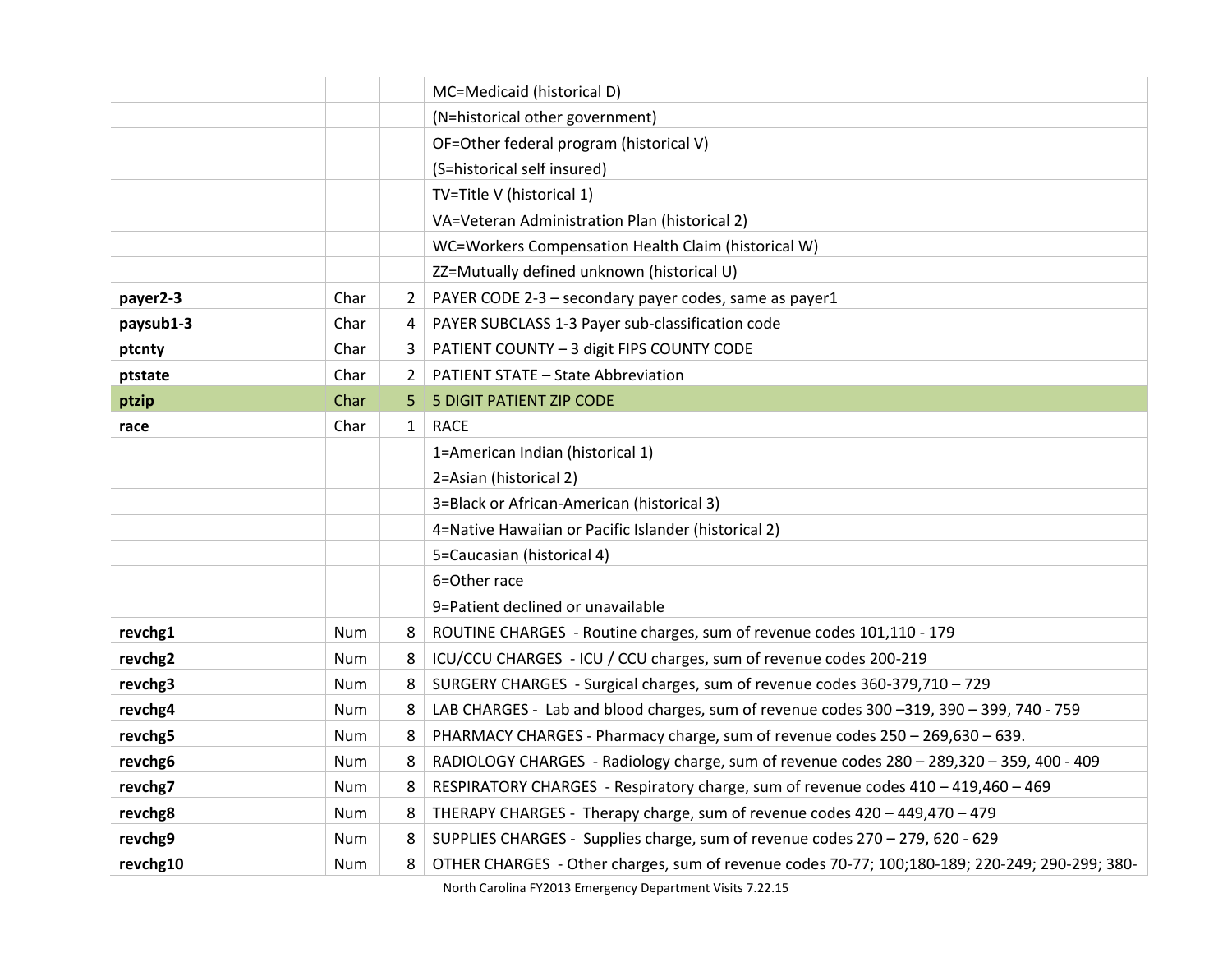|        |      |              | 389; 450-459; 480-619; 640-669; 700-709; 730-739; 760-769; 790-859;880-929; 940-949; 960-999                                                                   |
|--------|------|--------------|----------------------------------------------------------------------------------------------------------------------------------------------------------------|
| sex    | Char | $\mathbf{1}$ | SEX F = FEMALE, M= MALE U=UNKNOWN                                                                                                                              |
| source | Char | $\mathbf{1}$ | POINT OF ORIGIN (Related to Admission Source Type - asource - A= not newborn, N=newborn)                                                                       |
|        |      |              | 1=Non-health care facility point of origin (asource A only)                                                                                                    |
|        |      |              | 2=Clinic or physician's office (asource A only)                                                                                                                |
|        |      |              | 4=Transfer from a hospital (different facility) (asource A only)                                                                                               |
|        |      |              | 5=Transfer from a skilled nursing facility (SNF), intermediate care facility (ICF), or assisted living<br>facility (ALF) (asource A only)                      |
|        |      |              | 5=Born inside this hospital (asource N only)                                                                                                                   |
|        |      |              | 6=Transfer from another health care facility (asource A only)                                                                                                  |
|        |      |              | 6=Born outside this hospital (asource N only)                                                                                                                  |
|        |      |              | 8=Court/law enforcement (asource A only)                                                                                                                       |
|        |      |              | 9=Information not available (asource A only)                                                                                                                   |
|        |      |              | D=Transfer from one distinct unit of the hospital to another distinct unit of the same hospital<br>resulting in a separate claim to the payer (asource A only) |
|        |      |              | E=Transfer from ambulatory surgery center (asource A only)                                                                                                     |
|        |      |              | F=Transfer from a hospice facility (asource A only)                                                                                                            |
| status | Char | 6            | PATIENT DISPOSITION                                                                                                                                            |
|        |      |              | 1=Discharged to home or self-care (routine discharge)                                                                                                          |
|        |      |              | 2=Discharged/transferred to a short term general hospital for inpatient care                                                                                   |
|        |      |              |                                                                                                                                                                |
|        |      |              | 3=Discharged/Transferred to skilled nursing facility (SNF) with Medicare certification                                                                         |
|        |      |              | 4=Discharged/transferred to a facility that provides custodial or supportive care                                                                              |
|        |      |              | 5=Discharged/transferred to a designated cancer center or children's hospital                                                                                  |
|        |      |              | 6=Discharged/Transferred to home under care of organized home health service organization in<br>anticipation of                                                |
|        |      |              | 7=Left against medical advice or discontinued treatment                                                                                                        |
|        |      |              | 9=Admitted as an inpatient to this hospital                                                                                                                    |
|        |      |              | 20=Expired                                                                                                                                                     |
|        |      |              | 21=Discharged/Transferred to Court/Law enforcement                                                                                                             |
|        |      |              | 30=Still a patient                                                                                                                                             |
|        |      |              | 40=Expired at home                                                                                                                                             |